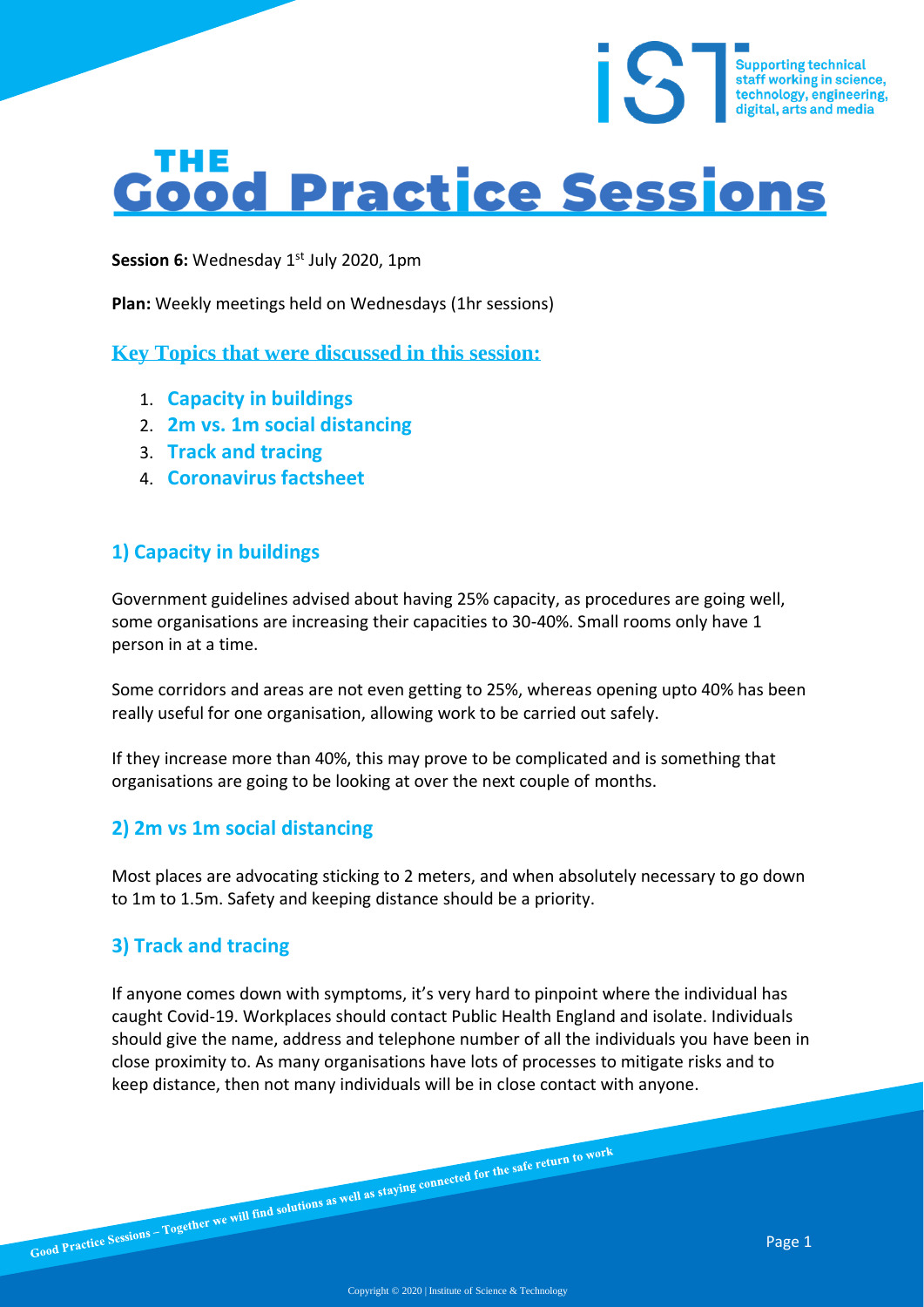

If you have been 2 meters or less to individuals where they suspect of have tested positive for Covid-19, you need to make sure they know to isolate immediately and contact Public Health England.

**If you or a member of your family suspect you have Coronavirus**

- isolate immediately for 14 days
- go online and check your symptoms: https://111.nhs.uk/covid-19/
- check the 'Track and Trace' information (request an antibody test at the bottom of the link):

https://www.nhs.uk/conditions/coronavirus-covid-19/testing-and-tracing/nhs-test-andtrace-if-youve-been-in-contact-with-a-person-who-has-coronavirus/

If you are in any doubt, you can call NHS free helpline service **111** Or Call Your Doctor

Anything more to add or comment on? - Contact *j.p.ashton@istonline.org.uk*